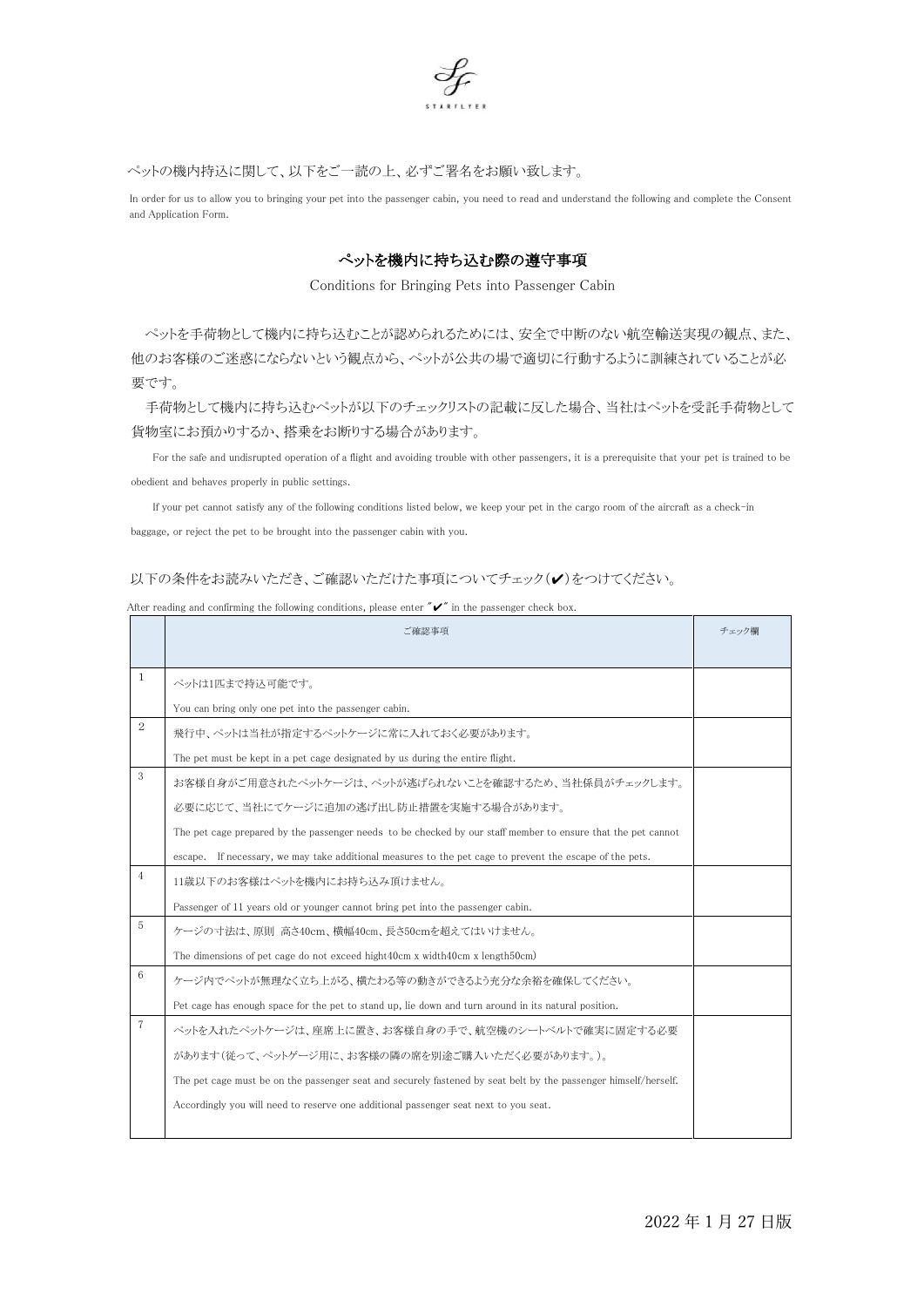

| 8  |                                                                                                                    | 特にペットが短頭犬種に属している場合等その特性上、航空輸送に際して、特定の健康上のリスクがあることにつ                                                                         |  |  |  |  |  |
|----|--------------------------------------------------------------------------------------------------------------------|-----------------------------------------------------------------------------------------------------------------------------|--|--|--|--|--|
|    | いて認識したうえで、輸送に同意する必要があります。                                                                                          |                                                                                                                             |  |  |  |  |  |
|    | If your pet (dog) belongs to short-nosed breeds, you need to understand that flight may cause particular adverse   |                                                                                                                             |  |  |  |  |  |
|    |                                                                                                                    | effect to your pet's health in particular, and you need to accept the casualty.                                             |  |  |  |  |  |
|    |                                                                                                                    |                                                                                                                             |  |  |  |  |  |
| 9  |                                                                                                                    | 客室内ではペットにおむつを着用させてください。搭乗手続時におむつの着用を確認致します。また、おむつ以外                                                                         |  |  |  |  |  |
|    | の衣類の着用は、特段の事情のない限り、禁止致します。                                                                                         |                                                                                                                             |  |  |  |  |  |
|    | The pet must wear diapers in the cabin. We will check to see that your pet is wearing a diaper during check-in.    |                                                                                                                             |  |  |  |  |  |
|    | In principle, any the pet should not ware any cloth other than diapers unless there is special necessity to do so. |                                                                                                                             |  |  |  |  |  |
|    |                                                                                                                    |                                                                                                                             |  |  |  |  |  |
| 10 |                                                                                                                    |                                                                                                                             |  |  |  |  |  |
|    | 空港内、客室内ではペットに餌を与えることは禁止致します。                                                                                       |                                                                                                                             |  |  |  |  |  |
|    | ケージの外から給水機等で水を与えることは可とします。                                                                                         |                                                                                                                             |  |  |  |  |  |
|    | Feeding pets is not allowed in the airport or in the cabin.                                                        |                                                                                                                             |  |  |  |  |  |
| 11 |                                                                                                                    | Feeding water to pets from outside their cages is permitted.                                                                |  |  |  |  |  |
|    |                                                                                                                    | ペットをお連れの場合、客室内での座席の移動は一切できません。                                                                                              |  |  |  |  |  |
|    | You do not allow to move seats in the passenger cabin when you bring your pet into the passenger cabin.            |                                                                                                                             |  |  |  |  |  |
|    |                                                                                                                    |                                                                                                                             |  |  |  |  |  |
| 12 | 当社が必要と判断した場合受託手荷物としてのお預かり、または次便以降の便への搭乗をお願いする場合もしくは                                                                |                                                                                                                             |  |  |  |  |  |
|    | 搭乗をお断りする場合があります。                                                                                                   |                                                                                                                             |  |  |  |  |  |
|    | If we deem it necessary, we may ask you to check your pet in as check-in baggage, to request boarding the next     |                                                                                                                             |  |  |  |  |  |
|    | and subsequent flights or refuse the pet brought into the passenger cabin.                                         |                                                                                                                             |  |  |  |  |  |
|    |                                                                                                                    |                                                                                                                             |  |  |  |  |  |
| 13 | 緊急時の酸素サービスはペットにはご利用頂けません。また、脱出の際にはペットは機内に置いて行かなくてはなり                                                               |                                                                                                                             |  |  |  |  |  |
|    | ません。                                                                                                               |                                                                                                                             |  |  |  |  |  |
|    |                                                                                                                    | In case of emergency, oxygen service will not be available for pets. In addition, pets must be left on board when           |  |  |  |  |  |
|    | evacuating.                                                                                                        |                                                                                                                             |  |  |  |  |  |
| 14 | 以下に該当することをご確認ください(確認できる事項について□内に「✔」を記入してください。)。                                                                    |                                                                                                                             |  |  |  |  |  |
|    |                                                                                                                    | Unless the following items can be confirmed, we will refuse transportation in the cabin.                                    |  |  |  |  |  |
|    | □                                                                                                                  | 混合ワクチン(3種以上)および犬の場合は狂犬病予防ワクチンを摂取したことが接種証明等で確認できる。                                                                           |  |  |  |  |  |
|    |                                                                                                                    | The pet has been vaccinated with a combination vaccine (3 or 5types) and for dog, rabies vaccine, which can be proven by    |  |  |  |  |  |
|    |                                                                                                                    | official certificate.                                                                                                       |  |  |  |  |  |
|    | □                                                                                                                  | 伝染病、寄生虫等に感染していない。                                                                                                           |  |  |  |  |  |
|    |                                                                                                                    | The pet is not infected with an infectious disease or internal ectoparasites.                                               |  |  |  |  |  |
|    | □                                                                                                                  | ノミ・ダニ等の寄生虫が多数寄生しておらず、予防・駆除等の処置も行っている。                                                                                       |  |  |  |  |  |
|    |                                                                                                                    | The pet is without many parasites such as fleas and mites and has received the measures for prevention and/or               |  |  |  |  |  |
|    | disinfected.                                                                                                       |                                                                                                                             |  |  |  |  |  |
|    | □                                                                                                                  | 病気治療中、体調不良、発情期、妊娠中ではない。                                                                                                     |  |  |  |  |  |
|    |                                                                                                                    | The pet is not under the illness treatment, poor physical condition, estrous cycle, or pregnant                             |  |  |  |  |  |
|    | □                                                                                                                  | 極度の怖がり、噛み癖、吠え癖等はなく、また、極度に汚れていたり悪臭を放つことはない。                                                                                  |  |  |  |  |  |
|    |                                                                                                                    | The pet is not extreme coward, without biting habit, barking habit, etc. Also, the pet is not extremely dirty or has a foul |  |  |  |  |  |
|    |                                                                                                                    | odor.                                                                                                                       |  |  |  |  |  |
|    |                                                                                                                    |                                                                                                                             |  |  |  |  |  |